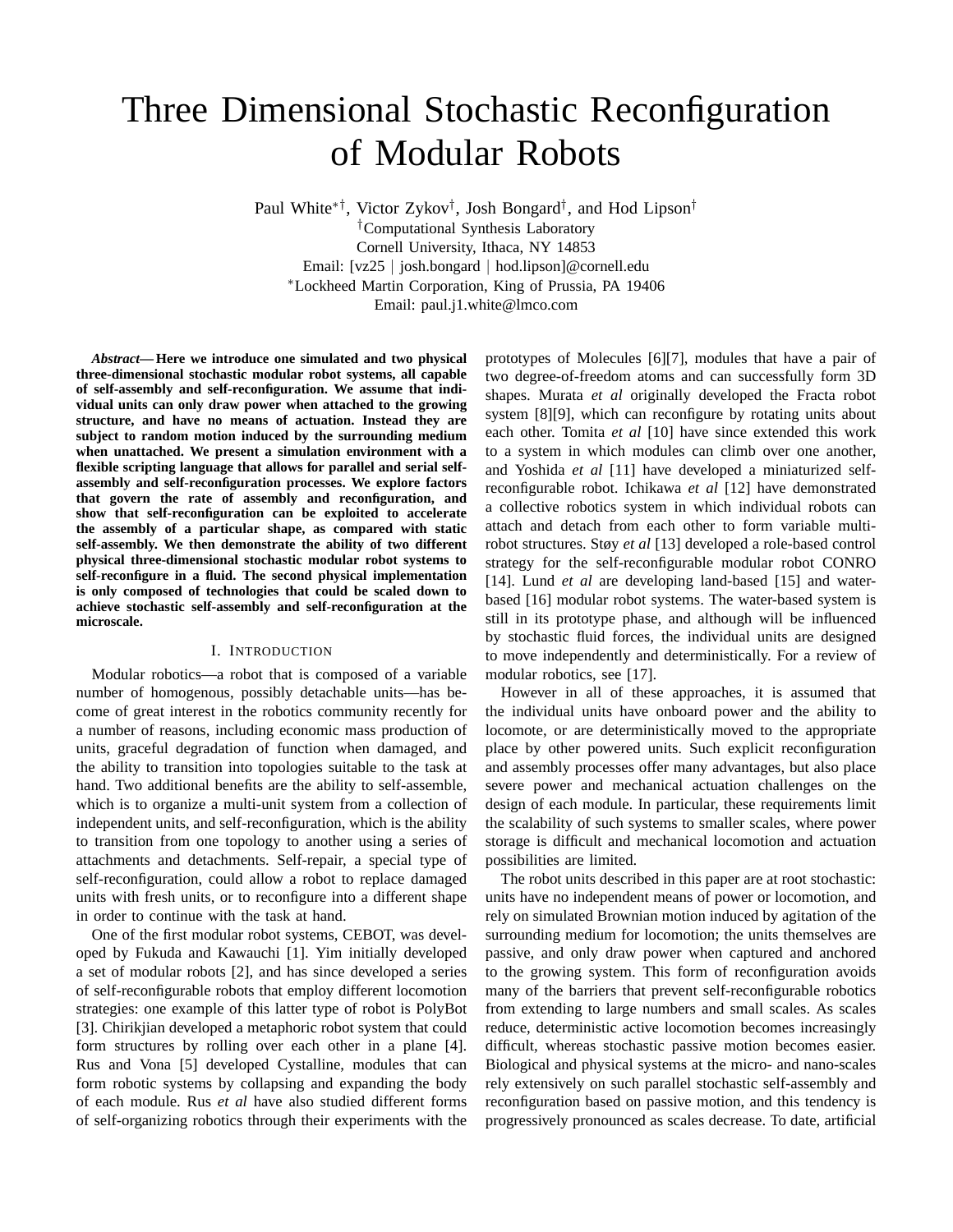systems based on stochastic self-assembly of structures have been demonstrated at the millimeter scale [18] and at the nanoscale [19], but are not reconfigurable: they assemble—like a puzzle—according to predesigned templates. This approach is also difficult to scale to complex, non-periodic, arbitrary 3D configurations and is very sensitive to matching errors.

Klavins et al [20] have begun exploring a grammatical approach to controlling the stochastic self-assembly of structures. They have demonstrated its application using 2D triangleshaped tiles [21], though their built-in power supply and permanent magnets prevent this approach from being implemented at the microscale. The work reported here improves on the 2D system introduced in [22] by introducing one physical system comprised of technology that could also conceivably work at the microscale.

While the underlying process we propose is stochastic, we still wish to deterministically control the overall global configuration and behavior of the system, and so new structural and control issues must be addressed. In this paper we present a three-dimensional physical simulation environment, along with a scripting language, with which we can explore these issues. We describe this system and some new results regarding selfassembly and reconfiguration in section III. In section IV we present the first simple, physical, three dimensional stochastic robot system that can self-assemble and self-reconfigure. We conclude in section V.

# II. THE CONCEPT

A stochastic robotic system reconfigures inside an environment that enables Brownian motion. At the macro-scale, such environments exist in zero-gravity space or in agitated fluid surroundings, which simulates Brownian motion extant at smaller scales. At the micro- and nano-scales, almost any fluid environment facilitates such motion. After or between reconfigurations, a system may operate outside of this kind of environment.

Units of a stochastic modular robotic system have the following characteristics:

- *•* **Units are unpowered,** and become active only once they bond to the main structure.
- *•* **Units have no locomotion ability.** The potential location of a unit is determined by active bonding sites and the statistical mechanics of Brownian motion (or a simulated analogue).
- *•* **Unit interfaces are identical,** and their function differentiates depending on their final context.

Structures can reconfigure by activating new bonding sites on their exterior and waiting for a floating unit to bond, or by rejecting connected units into the environment. (In the physical system described in section IV, units to one another by passive magnets on the units' faces, while the central electromagnet in each face, when activated, rejects attached units.) The likelihood of bonding depends on statistical mechanics properties of the motion and attraction basin of active bonding sites, along with the local geometry of the solid structure near the bonding site. Depending on the specific design of individual



Fig. 1. **The experimental enclosure for simulated experimentation with self assembly and reconfiguration. a:** The enclosure. **b:** Magnification of the seed plate. The cross indicates that the top face of the middle block is magnetized.

modules, they can share power and information and cooperate to achieve global sensing, actuation and computation. Power for this system comes from the substrate on which it is grown, or from the environment in which it is embedded.

### III. SIMULATED SELF ASSEMBLY AND RECONFIGURATION

We have developed a three-dimensional dynamical simulator in order to explore the issues involved in three-dimensional stochastic self assembly and reconfiguration. This simulation is supplemented with a simple scripting language that allows for rapid experimentation with different assembly and reconfiguration strategies, as well as different target geometries. The following two subsections describe the simulator and the scripting language, respectively. Subsection III-C investigates one factor that influences the time to completion for a given geometry: the use of reconfiguration as a scaffolding tool.

# *A. The Simulator*

Our modular robot simulator is built on top of Open Dynamics Engine<sup>1</sup>, a three-dimensional dynamical simulator originally developed for the simulation of rigid articulated mechanical structures. However the base simulator was readily adapted for the simulation of multiple, free floating bodies. Figure 1a gives an overview of the modular robot arena. There are a total of 300 cubical blocks, each with a length of 20cm and a mass of 1kg. Although the blocks are somewhat larger and heavier than the physical blocks described in the next section, the particularities of the simulation favor larger objects for the resolution of collision detection and resolution and high speeds. The blocks are contained within an inverted hemisphere, which contains an active base plate in the center of the hemisphere. The hemisphere has a radius of 5m. The total volume of the hemisphere is therefore  $261.8m<sup>3</sup>$ , and the total volume occupied by the blocks is  $2.4m<sup>3</sup>$ , such that the blocks occupy 0.9% of the total volume of the enclosure.

The blocks are assumed to be immersed in some fluid, and derive their linear velocity and acceleration from the action of this fluid; linear and rotational acceleration is also changed by collision with other blocks, the ground plane and the shell of the (invisible) hemisphere. Due to the heavy computational requirements of simulating hydrodynamics, the blocks were

```
1http://ode.org/
```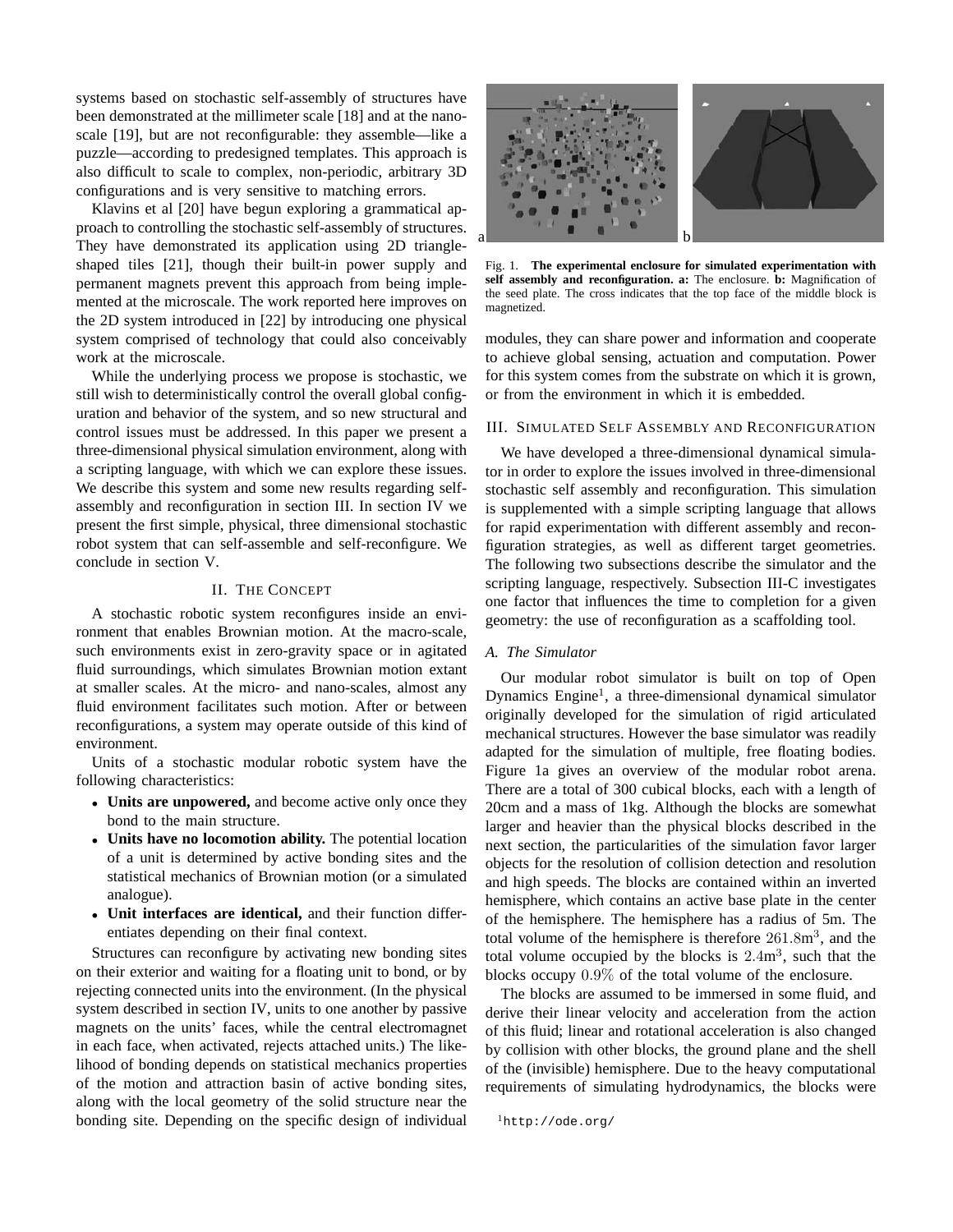agitated using a simpler process. At each time step<sup>2</sup> of the simulation, each block is perturbed by a small impulse force somewhere on the surface of the block. The position on the surface is chosen at random. The magnitude of the impulse force is also chosen at random, but the force is applied against the block at the chosen point inward toward the center of mass of the block. In this way, fluid agitation only induces linear velocity and not rotational velocity; blocks assume rotational velocity only after collision with other objects. This strategy is loosely based on what is observed for objects suspended in fluid exhibiting laminar rather than turbulent flow. When blocks or a block and the ground plane collide, inelastic collision is used to compute the resulting forces. When a block moves outside the radius of the enclosure, elastic collision is used to gently accelerate the block back in toward the enclosure.

The bottom of the enclosure also includes a  $3 \times 3$  array of embedded blocks whose upper faces are exposed into the simulated fluid, and together act as the seed point for the assembly and reconfiguration of the structures (see Figure 1c).

It is assumed that blocks can magnetize one of their six faces when they are either part of the base plate, attached to the base plate or attached to an immobile structure growing from the base plate: i.e., blocks cannot exert an attractive force on free floating blocks unless they have been anchored to the structure and are receiving power from it. In future studies we intend to analyze systems in which one to five faces can be magnetized simultaneously (the sixth is assumed to be the anchor to the structure). Magnetic attraction is simulated as follows: when the face of a floating block comes within 20cm of the magnetized face of an anchored block, a continuous force 'pulls' that face of the free floating block toward the magnetized face. If the distance between the faces exceeds 20cm, the force is canceled (to simulate the intermittent attraction between an anchored block and fast moving free floating blocks). If the distance between the faces closes to 10cm, four additional force vectors pull the four corners of the two faces toward each other, such that the free floating block approaches and aligns with the anchored block. If the distance between the faces closes to 0.1cm, the free floating block is anchored.

#### *B. The Scripting Language*

Three-dimensional structures can be assembled within the enclosure by repeatedly magnetizing selected faces of anchored blocks, capturing flee floating blocks, and assigning identities to the captured blocks. Many faces can be magnetized within the growing structure in parallel, but for the moment we assume that a single block can magnetize at most one face at a time. By specifying which blocks should be magnetized, and what should happen to a free floating block when it is captured, it is possible to indirectly specify the self assembly of a wide range of three-dimensional shapes. By further specifying that certain blocks should be released in certain situations, it is possible to also achieve self reconfiguration: the loss of anchored blocks and the capture of new blocks can change one desired shape into another desired shape. To this end, we have developed a simple scripting language that allows the user—or, in future work, an automated process—to intuitively generate a list of events that, when executed in parallel or in series by the anchored blocks, achieves a particular series of three-dimensional shapes with high probability.

A particular script is composed of one or more sequential building stages. Each stage itself contains a series of events, where an event may be either the attraction and capture of a free block, or the jettisoning of an anchored block from the structure. Events within a construction phase may occur in series or in parallel. We further assume that each anchored block possesses a copy of the script to be executed, as well as a unique identifier. The process of assembly and reconfiguration begins by assigning identifiers to one or more of the blocks in the seed plate.

As an example, consider the construction process illustrated in Figure 2a-b. This process consists of two phases: the first produces the shape shown in Figure 2a and the second reconfigures this shape into the shape shown in Figure 2b. The first phase requires seven events to occur before the process can continue to the second phase. First, the four corner blocks are labeled as  $A, B, C$  and  $D$ . The four upper faces of these blocks are then magnetized, and whichever free floating blocks are captured are given identifiers  $E, F, G$  and  $H$ , respectively. These four events can occur in parallel. However, block E cannot capture and label a free floating block with the identifier I until it has itself been captured and identified by block A (see Figure 2a). Therefore, the fifth event must wait for the first event to complete.

This approach to self assembly allows for a minimum of global communication: because each block contains a copy of the construction process and its own identifier, it only has to perform its own event. There is no need for a central authority to settle identifier arbitration, and a block does not have to wait on a signal from a distant block before executing its own event. The only time that inter-block communication is required is when a terminal block is anchored: a terminal block is one that does not magnetize one of its faces when captured. When a terminal block is captured it sends a message back along its parent chain (because there are no loops possible at the moment, there is no danger of the message getting lost); when the seed plate receives signals from all of the terminal blocks for the current phase, the phase is determined to have completed successfully. In the example shown in Figure 2a, the phase terminates when signals are received from terminal blocks  $I, J, K$  and  $L$ . If a predetermined amount of time has passed and not all of the terminal blocks have reported in, the phase is determined to have terminated unsuccessfully. When a phase terminates correctly, the next construction phase can begin.

In the second and subsequent construction phases, blocks can be released from the structure, as well as captured. For

<sup>&</sup>lt;sup>2</sup>The simulation proceeds in discrete time.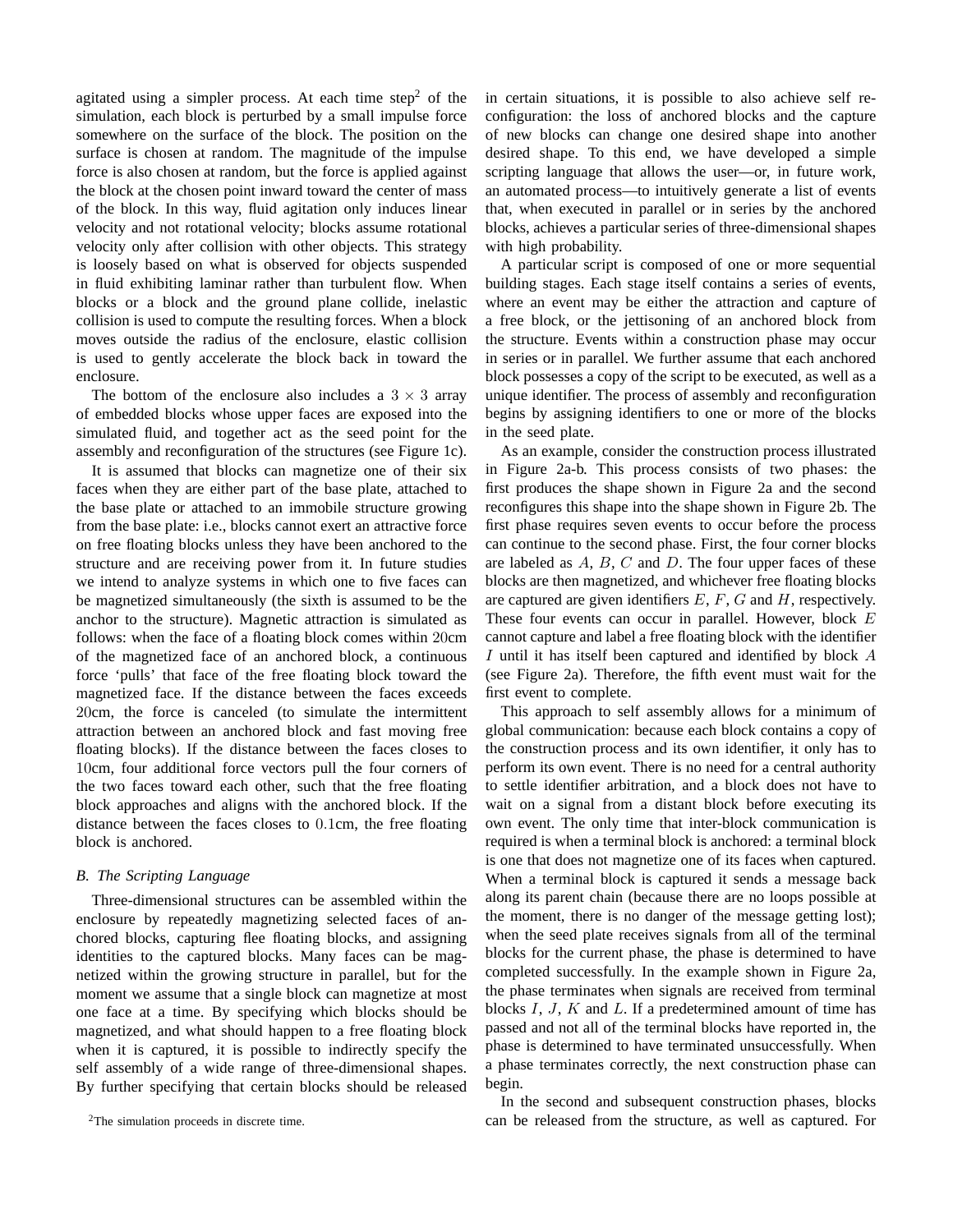TABLE I RELATIVE PERFORMANCE FOR DIFFERENT STRATEGIES

|                            | Assembly          | Reconfiguration  |
|----------------------------|-------------------|------------------|
| <b>Construction Phases</b> |                   |                  |
| Total Units Involved       | 10                |                  |
| Mean Time To Completion    | 6611 ( $\pm$ 798) | 5158 $(\pm 294)$ |
| Min Time to Completion     | 2948              | 2826             |
| Max Time to Completion     | 14496             | 8317             |

example in Figure 2d, the two anchored blocks  $D$  and  $E$  are released. It is assumed that the block to be released signals its parent block to switch off its magnetized plate, thereby setting the block free. Once free, it again begins to move in response to external agitation and object collision. By releasing and capturing new blocks, the shape produced by one stage can be transformed into a new shape. In the next section we investigate how reconfiguration can aid in the construction of structures which are difficult to achieve only through iterative assembly.

# *C. Effect of Reconfiguration on Time to Completion*

In the statistical mechanics of physical structures, such as crystals, atoms are only bonded to one another probabilistically, rather than permanently and deterministically. The building blocks of the structure are more or less free to rearrange themselves to minimize the energy in the system, in order to fill any internal cavities and relieve dislocations. As we have shown in a previous paper [22], deterministic bonding coupled with stochastic motion can in some cases prohibit the growth of complete structures: adding units at inopportune points in the construction process can hamper the addition of further units. As an extreme case, the growth of a filled sphere may be hampered by the chance construction of most of the shell before the core is built: free blocks may have little or no chance of moving into the interior of the sphere. Previously we have cited four factors that can influence the rate of structure formation: the density of free units; the energy of free units and the magnitude of agitation in the external fluid; the attraction strength of the bonding sites and the retention strength of the bonding mechanism. In this paper we identify a fifth and sixth factor, which is the method of construction, and the target structure itself, respectively.

In order to investigate the role that reconfiguration can play in the construction process, we formulated two alternative construction processes that result in a simple, five tower configuration (Figures 2b and g). The first process requires two construction phases, and does not involve the release of any anchored blocks during the process (Figures 2a-b). The first phase requires the bonding of eight blocks; the second phase requires the bonding of two blocks. The second process requires five phases, and does include the removal of anchored blocks (Figures 2c-g). This phase requires a total of 15 attraction and bondings, and five removals.

A total of 100 independent runs were performed: 50 used the first process and 50 used the second process. Each run begins with 300 free blocks distributed in the same uniform pattern throughout enclosure, but the random impulses and



BlockA attracts BlockE above. BlockB attracts BlockF above. BlockC attracts BlockG above. BlockD attracts BlockH above. BlockE attracts BlockI above. BlockF attracts BlockJ above. BlockG attracts BlockK above. BlockH attracts BlockL above.



BlockM attracts BlockN above. BlockN attracts BlockO above.



BlockA attracts BlockB above. BlockB attracts BlockC above. BlockC attracts BlockD to the left. BlockD attracts BlockE to the back.



Release BlockD. Release BlockE. BlockF attracts BlockG above.



BlockH attracts BlockK above. BlockI attracts BlockL above. BlockJ attracts BlockM above. BlockC attracts BLockN above. BlockN attracts BlockO to the left. BlockO attracts BlockP to the back.



Release BlockO. Release BlockP. BlockG attracts BlockQ above.



f

Release BlockN. BlockK attracts BlockR above. BlockL attracts BlockS above. BlockM attracts BlockT above.

Fig. 2. **Alternative construction strategies for the same shape. a-b:** Strategy involving two construction phases. **c-g:** Strategy involving five phases. Each image shows the final configuration after that particular construction phase. Some of the blocks are not labeled for the sake of clarity.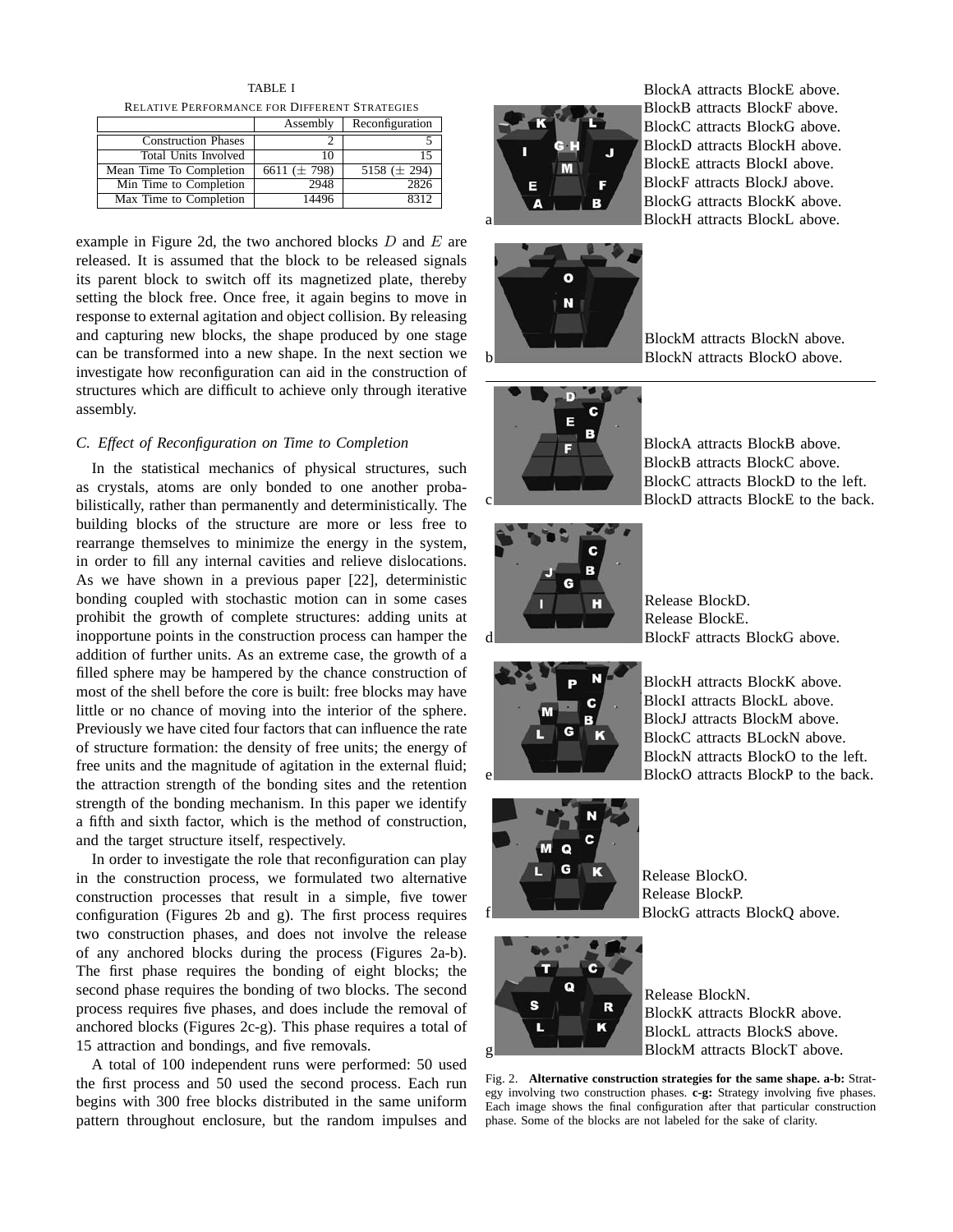collisions rapidly lead to diverging trajectories for the blocks between runs. Due to the stochastic motion of the blocks, each run requires more or less time to complete the entire construction process (each new phase is initiated in the time step immediately following the bonding of the final terminal block from the previous phase). The run terminates when the final terminal block of the final phase is anchored, and elapsed number of time steps is recorded. All of the 100 runs terminated correctly.

Table I reports that although the second strategy requires more construction phases and requires more bondings and releases, the second process tends to require less time than the first process, on average<sup>3</sup>. The reason that the first process takes so long is that an interior cavity forms: when the second phase begins, it takes a long time for a free block to move between the four corner towers in order to be captured by the magnetized upper face of the middle block (block  $M$  in Figure 2a). Because of this, it takes the second phase much longer to complete than the first phase, even though the first phase requires eight bondings, while the second phase only requires two. For the slowest run of the first process, which required 14496 time steps, the first phase terminated after only 1499, while the second phase required a further 12997 time steps to capture the last two blocks.

The second construction process is faster than the first due to the use of reconfiguration: the two 'arms' that are constructed in phases one and three position blocks close to the upper face of the center block that will be magnetized in the subsequent phase. For example when phase three begins, the upper face of block  $F$  tends to capture either block  $D$  or  $E$ , which are both released during this phase (block  $E$  is captured more often than block  $D$  due to its proximity to block  $F$ ). Released blocks are desirable for capture for two reasons: they are close to the growing structure, and they have little linear or angular velocity (as long as the release mechanism does not propel them away too violently). Because of this, intelligent sequences of shape reconfiguration can actually speed the construction of a target shape compared to if the shape is simply built from scratch.

In a parallel assembly task, of which robotic self-assembly is one example, the total amount of time required to complete the entire assembly is correlated with the time required for the longest set of serial processes $4$ . In the case of the first assembly process, the longest serial process is two: the construction of any of the five short towers. The second assembly process requires one serial process of length four: the construction of the first arm during the first phase of construction (Figure 2a). Again, this would seem to indicate that the second process will take longer than the first, which is not the case due to the scaffolding effect of the constructed arms: the arms facilitate the capture of blocks above the center of the seed plate.



Fig. 3. **A physical unit and the experimental tank. aA:** 2/7 Farad capacitors. **aB:** Electromagnet. **aC:** Power, ground, magnet, side sensor, data transfer (6). **aD:** Basic stamp II. **aE:** Power resistor (sensing load). **aF:** Threaded brass inserts (12) and groove for sealant. **b:** The experimental tank and agitation apparatus.

#### IV. PHYSICAL SELF ASSEMBLY AND RECONFIGURATION

In this section we introduce two physical, three-dimensional stochastic robot systems: the first employs magnets for bonding; the second employs fluid flow for bonding.

# *A. Bonding Using Magnets*

We have developed, built and tested the first physical, threedimensional stochastic robot system, as shown in Figure 3. Figure 3a shows an exploded view of one of the cubical units, and Figure 3b shows the spherical experimental tank in which the cubes were immersed. In this system all of the units are identical, and are neutrally buoyant<sup>5</sup> when immersed in vegetable oil. The tank was filled with 150L of oil, and the bottom of the tank contains a magnetized plate which the units can attach to and draw power from. The plate has the same topology as the faces of the units, except that it only contains passive magnets. The four rods of the agitation apparatus shown in Figure 3b are attached to a ring (not shown) with vertical teeth which is immersed in the fluid, and spins when the power tool is activated. This allows for the introduction of relatively constant rotational agitation of the oil by stirring. This agitation method serves as an analogue of Brownian motion at the macro scale: the units themselves are not powered and cannot move on their own.

The units themselves are  $10 \times 10 \times 10$ cm cubes, constructed from plastic with a set of magnets embedded in each of their faces. Sealing is achieved using a latex/silicon caulk, which is also used to seal the PCBS on the inner sides of the faces. Each face contains a series of bumps and indentations; passive magnets alternate in polarity radially in the same pattern as these bumps and indentations. At the center of each face is a switchable electromagnet. This face topology and magnet arrangement allows switchable bonding/rejection, and passive alignment: when two faces are attracted, the passive magnets align the faces, and the interlocking bumps and depressions cancel any relative rotation between the cubes that may occur due to external forces or the collision of free floating blocks. Experimentation has proven that a passive bonding method can

<sup>&</sup>lt;sup>3</sup>Error intervals reported in this paper indicate standard error with a confidence level of 95%.

<sup>&</sup>lt;sup>4</sup>This is formalized in graph theory as the diameter of a graph, which is defined as the longest of the shortest paths between each pair of vertices in the graph.

<sup>&</sup>lt;sup>5</sup>In fact the units are just slightly denser than required for perfect neutral buoyancy so that they slowly settle near to the bottom of the tank and the magnetized plate.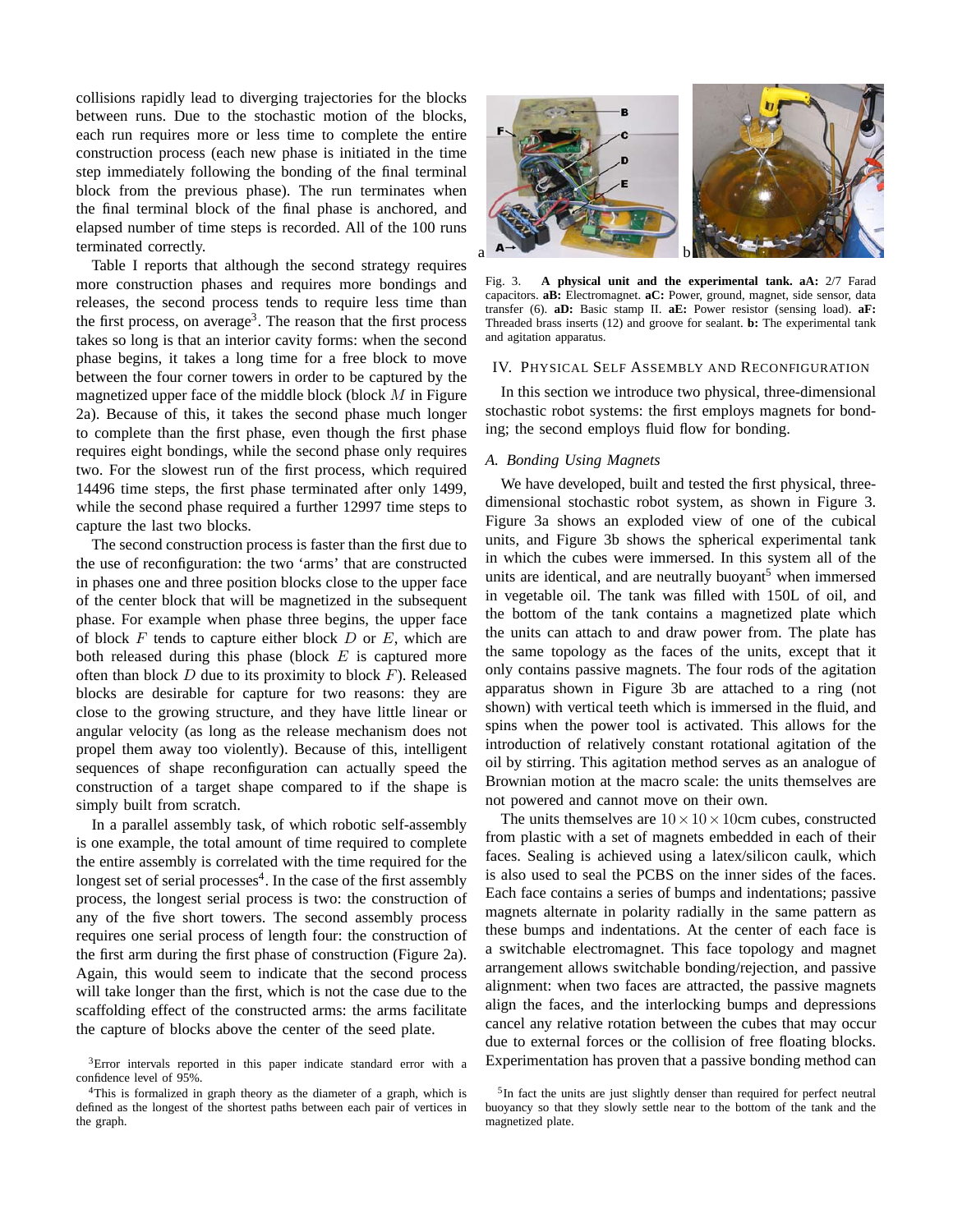be a fatal design flaw if not accounted for. More precisely, the units have switchable rejection and continuous attraction.

When an experimental run begins, a unit may either be attached to the magnetized plate, or left to float freely in the fluid. If a unit is attached to the plate, or attaches to a structure in which one unit is attached to the plate, then the unit is anchored: it draws power from the plate (or through the structure from the plate). Each unit contains a set of instructions which direct that unit's behavior. The units contain a current sensor in each face, so that when a unit attaches and draws current from a particular face, the parent unit can determine which faces is anchoring the attached unit.

Instructions can be set such that when a face has anchored a unit for a period of time it can activate the electromagnet in that face. This imparts an impulse force to the unit to be rejected. Because of this rejection method, the force of the fluid, which is proportional to the velocity of the robot, must be accounted for. In addition, when two robots begin to separate, fluid needs to fill in the volume the robots create between them. Experimentation has shown that inadequate channels in the face of a robot can make separation difficult.

Two sets of experiments were carried out: in the first set a unit is first attached to the base plate; in the second set all units begin by floating freely in the oil.

*1) Experiment I: Self-Assembly and Self-Reconfiguration:* Fifty independent runs were carried out using a different agitation apparatus than that shown in Figure 3b: 5 plastic tubes (not shown) arranged along the inner walls of the partly filled tank and submerged in the oil introduced about 94.5L/min of more vegetable oil into the tank, thereby initiating mild agitation of the fluid. One unit was attached to the magnetized plate, and one of its side faces was magnetized. A second unit is introduced into the fluid near the inner periphery of the tank. A process of polarity switches on the anchored unit allowed for self-assembly and self-reconfiguration, as shown in Figure 4. Of the fifty runs that were performed, 12 successfully produced this self-assembly and reconfiguration pattern (giving a 24% success rate), indicating that much more research into maximizing the likelihood of assembly and reconfiguration needs to be conducted.

*2) Experiment II: Passive Aggregation:* One of the major factors affecting bonding and rejection is the energy of the system, or how units move in response to external forces. In order to test how agitation affects bonding in our system, the agitation apparatus shown in Figure 1b replaced the tube system for agitation. Three levels of agitation were achieved, where agitation was measured in terms of power introduced to the system, and power is calculated as

$$
P = F \times 2\pi r \times \text{rev}/s,
$$

where  $F$  is the force applied by the four rods (together) to the agitation ring, tangential to its direction of rotation. The radius of the ring is 0.085m, and by increasing the power of the power tool the rotational speed of the ring can be increased to increase the agitation of the fluid.



Fig. 4. **Physical self-assembly and reconfiguration using magnets for bonding.** The anchored unit attracts a free-floating block (**a**), which then attaches and bonds to the anchored block, demonstrating self-assembly of a two-unit structure (**b**). The second unit is then rejected, but the rejection, in addition to random fluid agitation, brings the unit close to a different face (**c-e**). The unit then re-attaches, resulting in a new two-unit structure, thereby demonstrating self-reconfiguration (**f**).

A total of 40 runs using this regime were performed. In the first 10, the average rotational speed was 0.454rev/s, giving a power to the system of 0.193W. Two units were introduced into the tank diametrically opposite from each other. A further 10 runs were then performed using the same power input, but three separate units were placed in the tank, forming an imaginary equilateral triangle. A third set of 10 runs were then performed again with the same power, but with four separate units placed in the tank, forming a square. Table II indicates that the total time required to form a two-, three- or fourunit structure took on average 31.7, 11.1 and 6.9 seconds, respectively. A fifth and six set of experiments were performed using the two-unit setup: in the first set of 10 runs power was increased to 0.283W; in the sixth set of 10 runs power was increased to 0.472W. For these cases the mean time to bond was 14.9s, and never; in this last regime, the force of fluid agitation overpowered any initial magnetic attraction between the units.

As Table II makes clear, the average time to bond increases with the density of units. Also, there is some agitation energy (which is somewhere between 0.193W and 0.472W) for which mean time to bonding is minimized, as evidenced by the faster speed with which units bond in the intermediate level of energy compared to the speed of bonding in both the low and high energy regimes.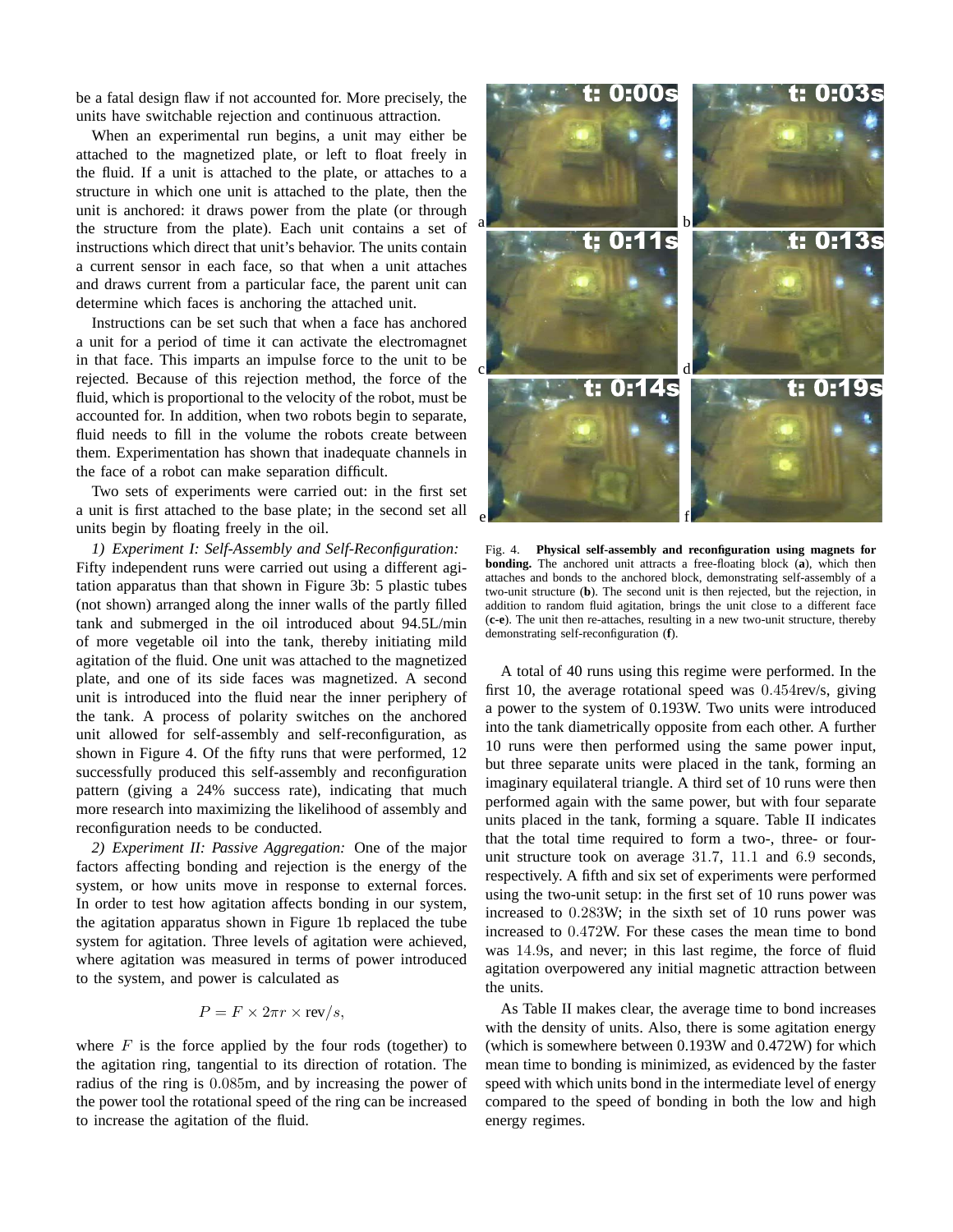PASSIVE AGGREGATION VERSUS ENERGY Energy Low Medium High rev/s 0.455 0.667 1.111 Power (W) 0.193 0.283 0.472<br>  $\alpha$  Assemble 31.7 14.9 Never Time to Assemble Two Units (±11.34) (±4.84)<br>Assemble 11.1 Not yet Time to Assemble | 11.1 | Not yet Not yet Three Units (±3.96) attempted attempted<br>to Assemble 6.9 Not yet Not yet Time to Assemble  $\begin{array}{|l|} 6.9 & \text{Not yet} \\ \hline \text{Four Units} & (\pm 2.08) & \text{attempted} \end{array}$ Four Units ( $\pm 2.08$ ) attempted attempted

TABLE II

#### *B. Bonding Using Fluid Flow*

The concept for the second physical implementation incorporates a new method for bonding that stemmed from experience gained experimenting with the first set of modules. The electromagnetic/permanent magnet bonding mechanism lacked robustness in that it led to improper bonds and weak rejection forces. However, the main weak point of the design is that it is difficult to implement on the microscale due to power constraints and the difficulty of manufacturing electromagnets at such a small scale. The proposed solution overcomes the shortcomings of the first design and provides a method of bonding that can be implemented at the microscale. The major difference between the designs of the first and second modules is that the second utilizes fluid flow to provide the bonding force. The electromagnetic/permanent magnet bonding mechanism is replaced by a face with orifices to allow fluid to flow into the cube where it is controlled by a valve. Each side consists of this orifice/valving interface and internally all valves are connected to a common chamber. Figures 5a and 5b show a sample unit.

The experimental environment contains a substrate with a face that is compliant to the face of the modules. The substrate acts as a sink were fluid exits to an external pump and then forces the fluid back into the system at various locations to provide energy for agitation of the modules. The force of the fluid moving toward the sink attracts the modules to the substrate. The module determines how the structure grows by choosing the state of its valves, once attached to the substrate: open or closed. The faces that have open valves act as a sink and other modules are then attracted and the structure grows using this method. The force of bonding is therefore the pressure drop through the module multiplied by the area of the face. Figure 5c illustrates the concept of this robot system.

*1) Experiment III: Self-Assembly and Self-Reconfiguration:* The experiment runs similar to the first set of experiments. One module is set on the substrate and the other is set at some distance from it in the fluid. When the second module attaches to the first they determine they have reached the first configuration. The module on the substrate then begins the reconfiguration stage by opening another face's valve and closing the valve on the side where the second cube attached. The experiment completes when the second modules floats around and attaches at the new configuration point.



Fig. 5. **Overview of the fluid flow bonding robot system. a:** The modules' exteriors are equipped with the fluid distribution manifold and the hermaphroditic electrical connector. The geometry of the manifold ensures proper module alignment with the substrate. **b:** The modules' interiors contain the valves allowing selectable bonding, the central manifold and the robot controller. **c:** 2D illustration of the fluidic bonding mechanism. The dormant floating module is attracted to the substrate by the fluid flow: when attracted and aligned, it powers up and coordinates with the substrate which valves to open to catalyze pre-programmed structure growth.

#### V. DISCUSSION AND CONCLUSIONS

In this paper we have introduced the first physical, three-dimensional stochastic robot systems. We have demonstrated that both systems we introduced are capable of both self-assembly—in which an anchored structure is built up from successive bonding of free-floating units—and reconfiguration—in which units are both released and rebonded to form a different structure. Unlike all previous approaches to physical modular robotics, the individual units are not powered when not attached to the growing structure, nor can they move on their own. Random motion induced by the surrounding medium, together with selective bonding orchestrated by the growing structure, allow for deterministic self-assembly and reconfiguration. Furthermore, we have shown that the mean time to bonding of units is dependent on the density of units in the medium, and that there is some range of system energy which minimizes time to bonding. The second physical implementation, which only relies on directed fluid flow for bonding and detachment, is composed of technologies that could be scaled down to the microscale, thereby opening up the possibility of constructing a selfassembling, self-reconfigurable robot system at that scale.

In simulation, it is possible to work with many more units (a total of 300), and we have here demonstrated that the